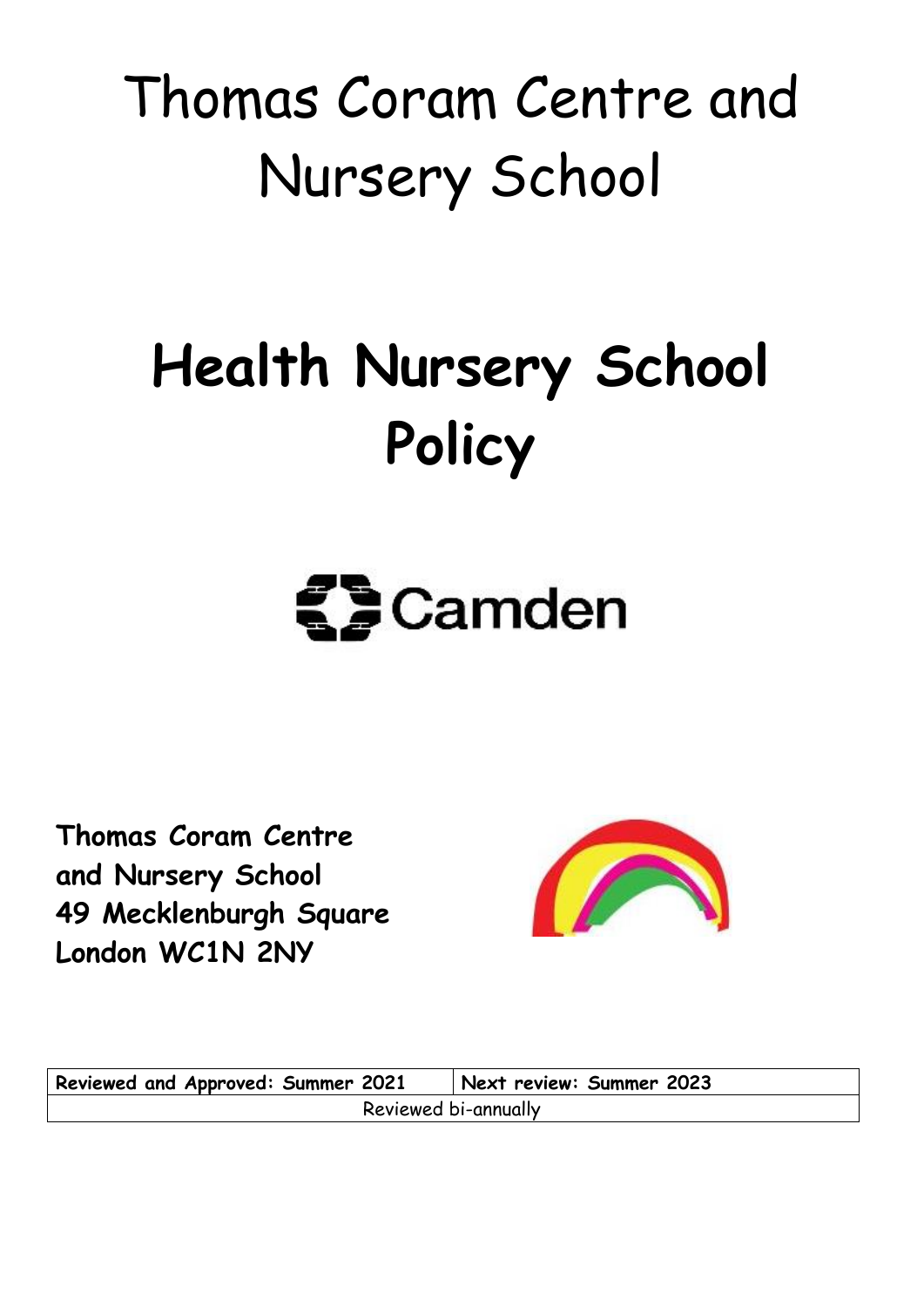#### **Our Commitment**

At Thomas Coram Nursery School we are committed to promoting the health and well-being of each child, parent/carer and member of staff who is part of the school and community.

#### **Children's Views**

We have a wide range of strategies for ensuring that children's views are taken into consideration and that they are involved in the decision-making process. For example, children help to devise the menus and develop the growing areas in the garden.

#### **Parental Involvement**

Parents are also actively involved and consulted on all aspects of the school's work. At Thomas Coram Nursery School we aim to support parents in promoting their children's health and enhance their own health and wellbeing. We have responded to their requests by prioritizing increased links with health practitioners. The school has a no smoking policy and there are groups to help parents stop smoking.

#### **Staff Wellbeing**

We are also very aware of the staff's health and wellbeing and have recently introduced community event days to introduce staff to strategies to combat stress and enhance wellbeing.

#### **Multi-agency Expertise**

We are fortunate in being able to involve a wide range of professionals to enrich the provision we offer. We can use these links to signpost parents and children for specific advice. Our Parents' Room contains resources for parents on a wide range of health-related issues.

#### **Responsibility**

As Head teacher, Perina Holness takes the lead on promoting health and wellbeing at the nursery school, liaising closely with team leaders, catering team and health professionals. This policy is promoted in the Staff and Parents' handbooks. We continually monitor our work to ensure that the provision we offer is fulfilling our aims. This monitoring process involves children, parents and colleagues and is overseen by the Governing body.

This policy is divided into three parts:

- Part 1 Healthy Eating and Dental Hygiene
- Part 2 Physical Activity
- Part 3 Emotional health and wellbeing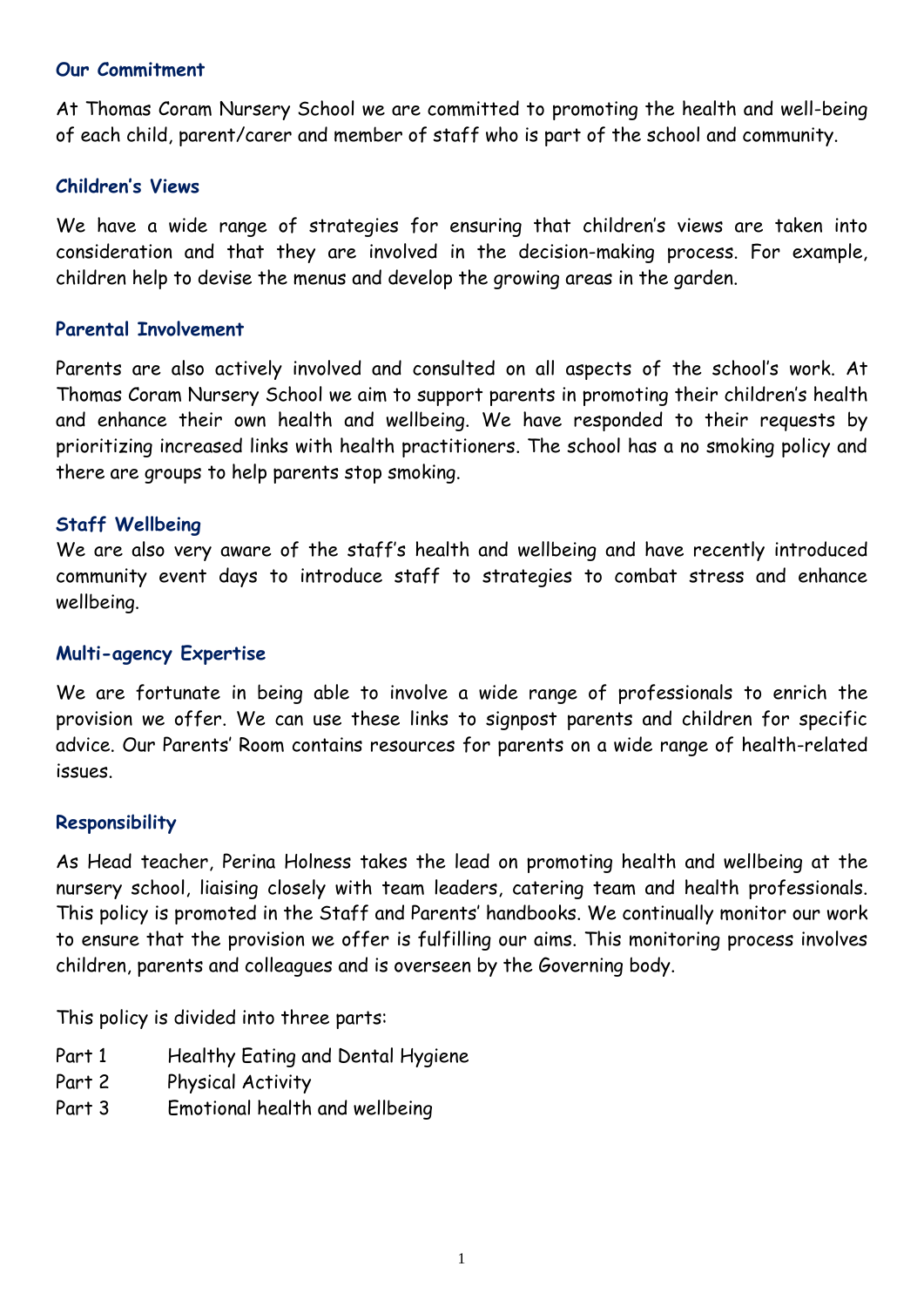#### **Part 1 Healthy Eating**

At Thomas Coram Nursery School we are fortunate in having our own catering team who produce home-cooked food for children and staff each day. They work closely with Perina and colleagues across the school to ensure that the food we provide meets nutritional requirements and is enjoyed by the children. We also work with Health Improvement Practitioners at Camden Council who review our menus and provide training for the staff team. We incorporate the 'Five-a-Day' strategy into our daily menus.

#### **Aims**

Our aims are:

- To provide children under five years old with a wide and nutritionally balanced diet to develop their health, growth and well-being.
- To show children that meal times are a good time to socialise with each other and to share food together.
- To support children and parents to understand the importance of a broad and healthy diet.

## **Eating a Varied Diet**

We believe that children should eat a varied diet because this is associated with better health as it is more likely to contain all the vitamins and minerals the body needs. The food provided is nutritious and meets the National Standards. They should eat foods from each of the four main food groups every day. The four main food groups are:

- Bread, other cereals and potatoes
- Fruit and vegetables
- Full fat milk and dairy foods
- Meat, fish and plant-based alternatives such as pulses (peas, beans, lentils and soya)

We understand the importance of having plenty of opportunities to drink water and children and adults have access to water throughout the day.

#### **Healthy Eating and Dental Health**

The curriculum we offer provides many opportunities for the children to find out about healthy eating. Under 'Physical Development' we look at our bodies and how to keep them healthy. Seasonal themes offer opportunities to find out about food. For example, looking at Harvest, and planting and growing, offers opportunities for children to grow their own food and think about their growth.

Sugary foods are strongly avoided and sweetened drinks are not served as they can encourage a liking for sweet foods in young children, can lead to tooth decay if consumed frequently, and tend to be high in calories and low in vitamins and minerals.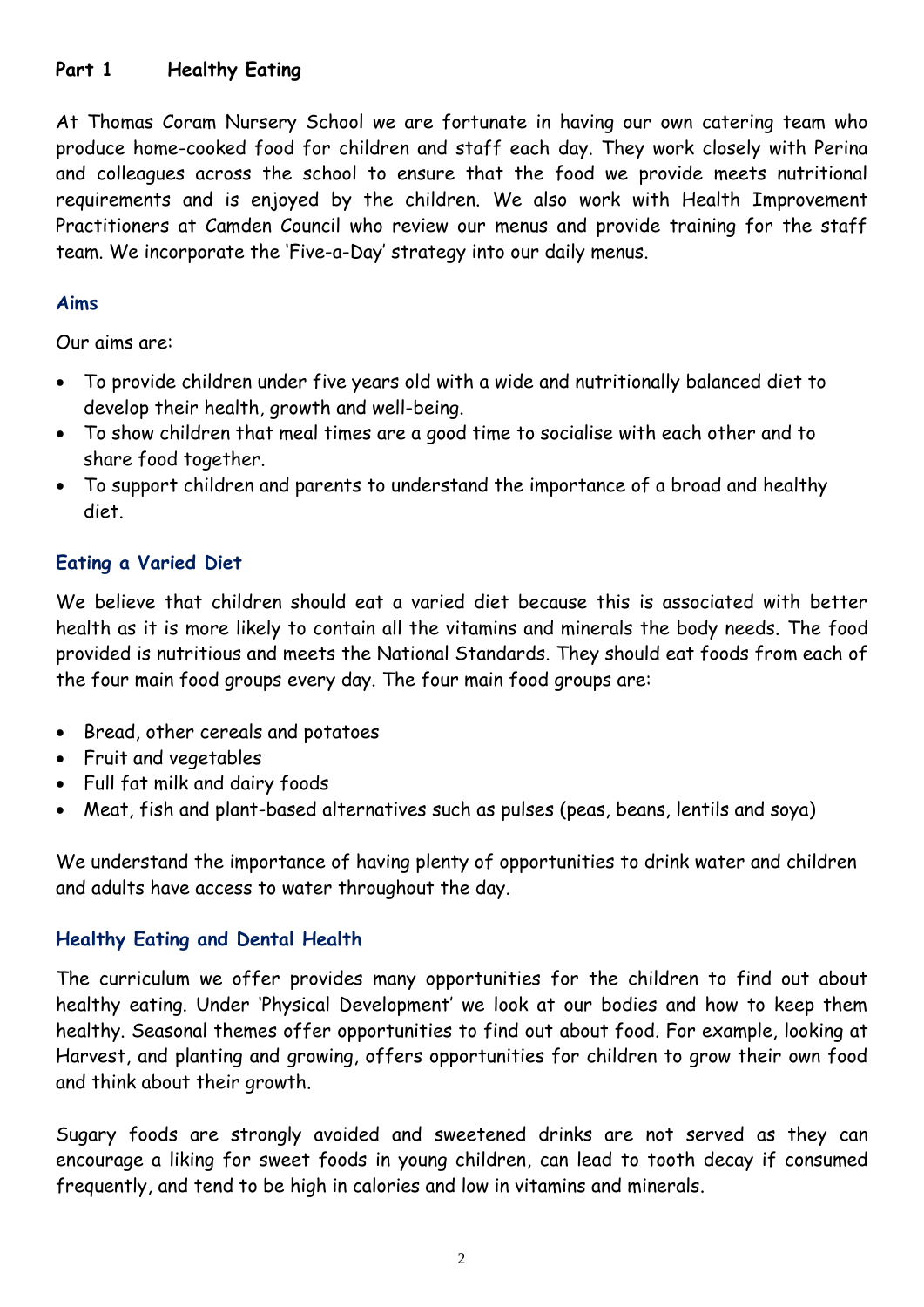The healthy diet provided in nursery is the best possible diet for healthy teeth. Foods that contain sugar are eaten as part of a meal and the amount of sugar is significantly reduced. Snacks such as fruit, vegetables, rice cakes and bread sticks are nutritious and free of added sugar. Water and milk, which are the safest drinks for teeth, are provided between meals. Salt is not added to our cooked meals.

Dental health is an important issue in Camden where half of 5-year-old children have tooth decay. The DFE have made explicit the statutory requirement to promote the good oral health of children. Thomas Coram Centre aims to reduce dental problems related to diet by adopting this healthy eating policy alongside promoting robust oral hygiene practices. We hold regular focus weeks where the importance of dental hygiene is actively promoted. Oral health is promoted with parents through regular updates and training opportunities provided by Camden NHS services. All families are encouraged to register with a dentist and

#### **Equal Opportunities**

share the contact details of with us.

All children and their parents/carers should be respected as individuals and their food preferences and religious requirements should be accommodated. This is done by celebrating different festivals and encouraging families to share how they celebrate the festival and the food, which is associated with it. All that children bring with them to their place of care is their race, gender, family background, language culture and religion. This should be valued in order for children to feel accepted and accepting of themselves. It is important to value the contributions which different cultures and nationalities make to the variety of foods eaten.

## **Involving Parents/Carers**

As with all aspects of our work, we seek to enter into a partnership with parents. We do this by:

- Making sure parent/carers are aware that we are committed to promoting healthy, varied and enjoyable food.
- Making menus available by displaying menus.
- Asking parents for suggestions for menus, teas etc.
- Giving clear information on what children eat each day.
- Finding out about special diets before the child starts, or developments as they happen eg. allergies.
- Working with parents to celebrate festivals.
- Regularly offering opportunities for parents to come to sessions about nutrition.

## **Adult Responsibilities**

Adults have a key role in influencing children's attitudes and choices. Adults at Thomas Coram Nursery School seek to be positive role models by: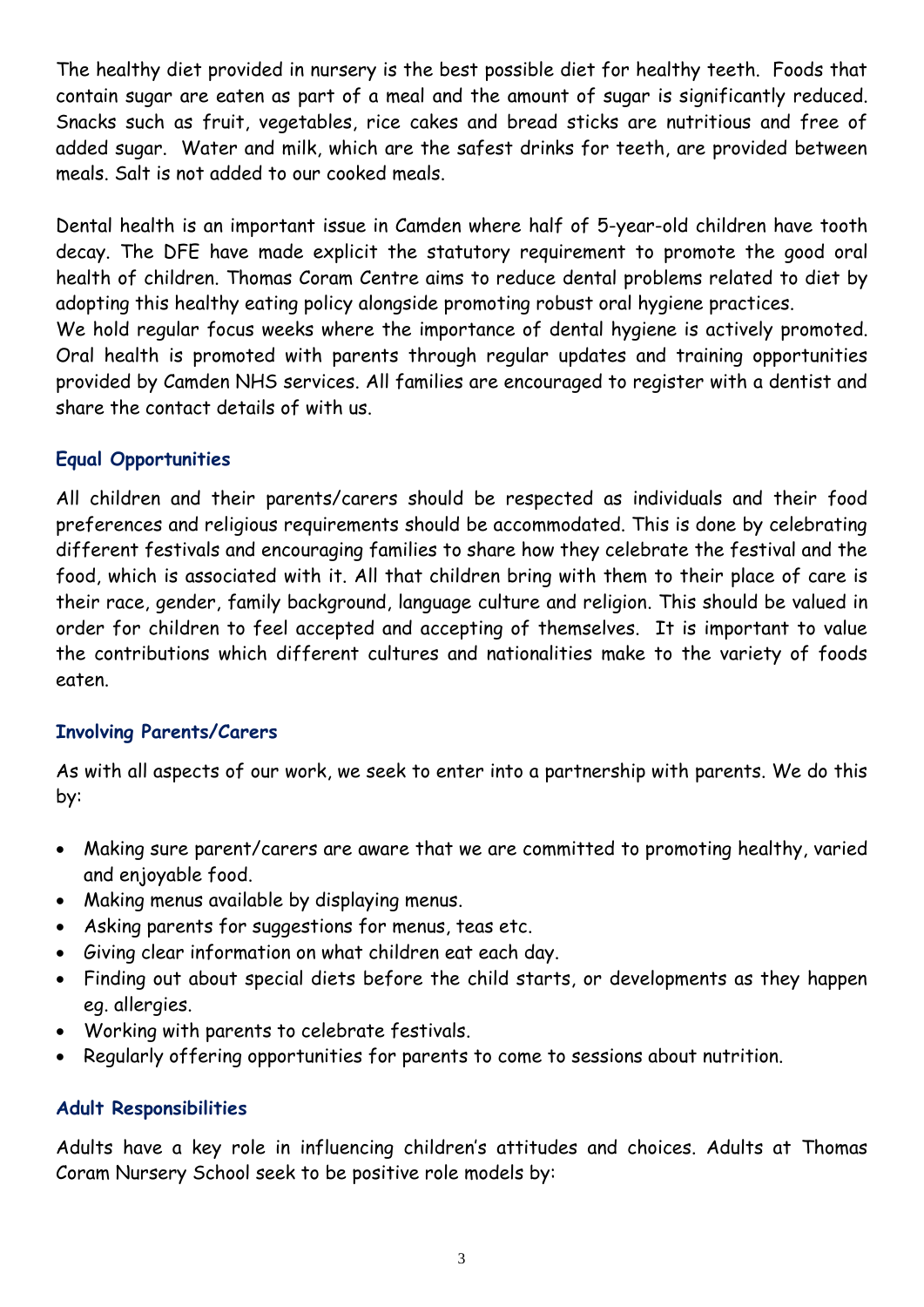- Providing an opportunity for children to learn about food, food sources, nutrition, health, seasons and growing cycles and other people's ways of life.
- Talking about holidays and festivals as food plays an important part in most people's celebrations. We try to find healthy alternatives to the traditional sweet offerings that are given at so many festivals.
- Developing children's social skills sitting in small groups at lunch times.
- Eating a small amount of the same food and drink as the children, to encourage children to taste new and different foods. (Staff do not eat their own food with the children).
- Encouraging a pleasant and social atmosphere at breakfast, lunch and tea-times, ensuring the environment is clean, neat and inviting. Children are encouraged to be independent pouring their own drinks, buttering their own toast etc.
- Promoting the concept that mealtime is for eating but it is also a time for learning and socialising.
- Encouraging children to listen and take turns, speaking to each other without shouting.
- Supporting children with Special Educational Needs and Disabilities when eating.
- Encouraging developing independence and confidence when children are table-setting and helping to clear up.
- Encouraging children to try the broad range of foods offered.
- Using meal times as an opportunity to talk about healthy eating.
- Teaching table manners ie. to be seated, to encourage children not to talk with food in their mouths, to give children enough time to eat, to encourage children to use 'please' and 'thank you'.
- Encouraging health and safety when eating eg. using utensils appropriately

Please note: We do not mash the children's food or mix it unless there is a medical/developmental reason. For example, we will give the children the jacket potato with the skin on, so they can develop their abilities to cut it and chew it.

We are also aware of the importance of the staff's nutritional wellbeing. If they are not eating with the children, staff are able to purchase a healthy meal each day from our kitchen. Water is available for everyone throughout the day. Staff have received training on diet, nutrition, food safety and hygiene. Catering staff have under taken additional training in food & hygiene.

#### **Children's Responsibilities**

Children are encouraged to take an active role:

- To take turns, setting tables, putting out name cards and clearing tables.
- To learn to use knife, fork and spoon appropriately.
- To participate in menu writing and planning.
- To develop skills and increase knowledge of healthy eating through exploration, shopping/ cooking activities and discussion.
- To share experiences with peers and adults.
- To behave appropriately at the dinner table.
- To develop social skills with reference to their age and stage of development.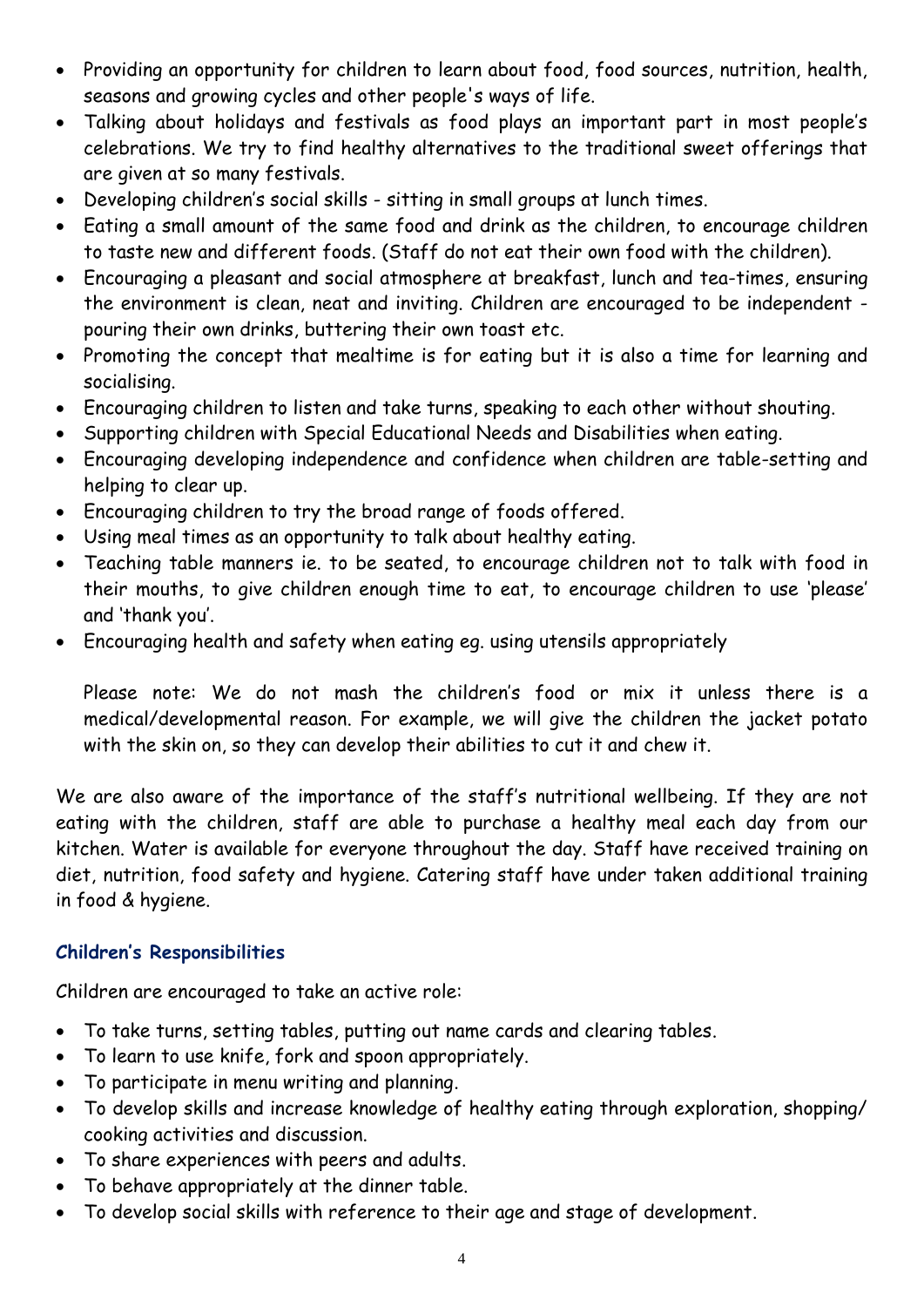- To develop understanding of healthy foods and confidence to explore new tastes.
- Kinder are encouraged to pour own drinks, serve themselves where appropriate, especially for seconds, vegetables, allow them to add their own cheese, topping etc.

#### **Meal Provision**

| Breakfast | All children: 8.30-9.30am                                        |
|-----------|------------------------------------------------------------------|
| Lunch     | Toddlers: 11.45am / Kinder: 12.30pm                              |
| Snacks    | Toddlers: 10.30am /10.45am (fruit/water, milk available all day) |
|           | Kinder: Free-flow                                                |
| Tea       | Toddlers: 4.00pm / Kinder: 4.00pm                                |

#### **Breakfast**

Breakfast is an important start to the day and should contribute to daily nutrition. Breakfast will include:

- Cornflakes
- Weetabix
- Shredded wheat
- Rice Krispies
- Milk
- Water
- Fresh fruit White/brown bread toast

#### **Snacks**

Snack time is an important social time where children learn from each other and learn the new names and tastes of different vegetables and fruit. Parents are asked to provide fruit, vegetables and plain crackers for snacks. Water and milk are provided for drinking.

#### **Lunch**

Our lunch time menus operate on a four-week cycle which will change from summer to winter (See sample menus in Appendix 1). When celebrating festivals, the menus may change slightly to include food cooked for celebrating festivals.

#### **Birthday and Leaving Parties**

Birthdays are a very important event for many children and the most important part of the ritual is blowing out the candles on a cake. Parents are welcome to bring in a small, plain cake with no icing, buttercream etc. We prefer fresh fruit and vegetable platters. The nursery will provide water to drink. Through experience, the school has found it more meaningful for the children to have parties in their key groups, or base room. Please do NOT bring party bags for the children, as some children have allergies or are on specific diets.

#### **Festivals and Celebrations**

Festivals provide a valuable opportunity to include special occasion foods and to extend knowledge and awareness of other cultures. Parents are welcome to bring specialised foods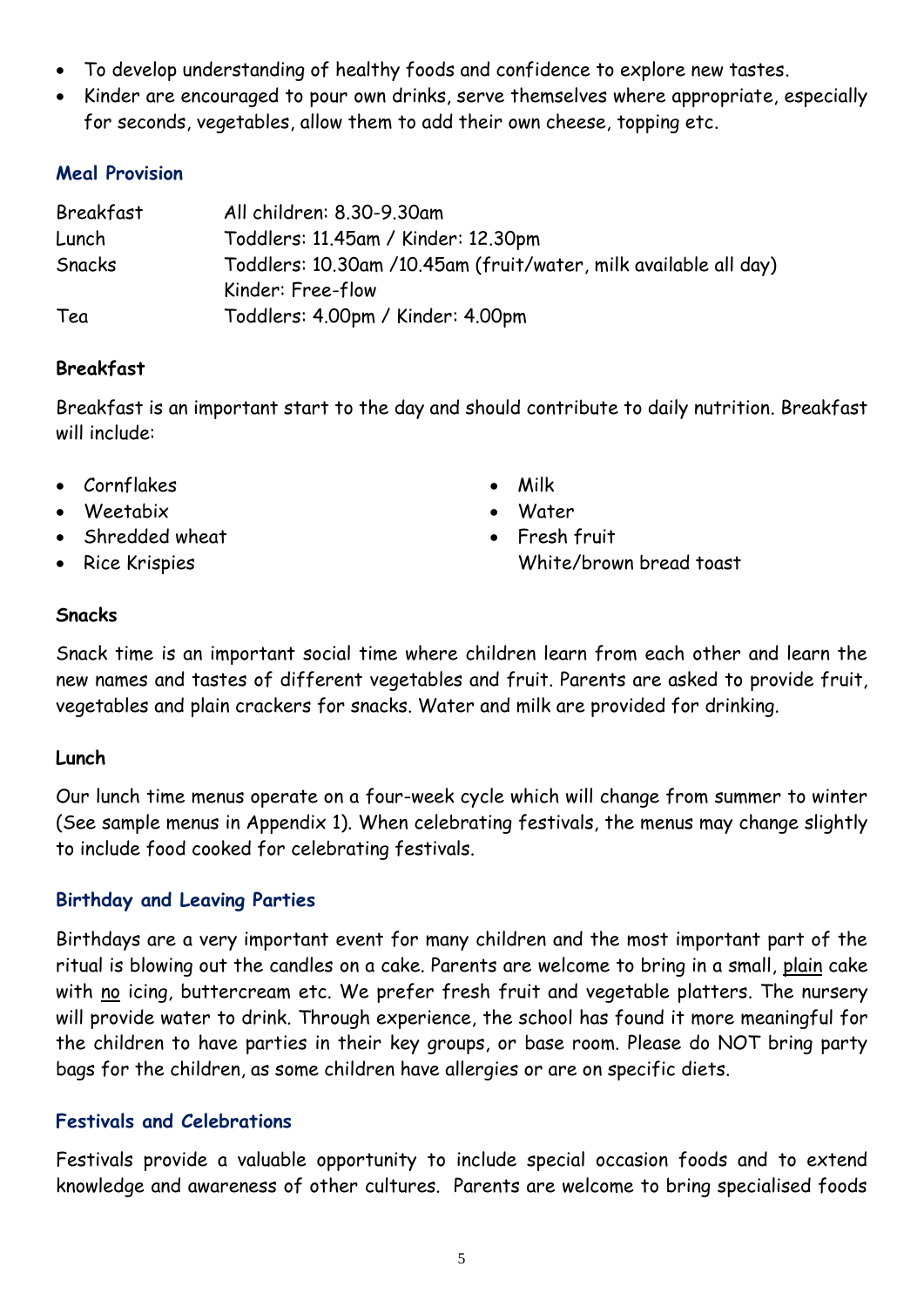to share but please discuss this with the keyworker prior to the celebration because of our children's special diets.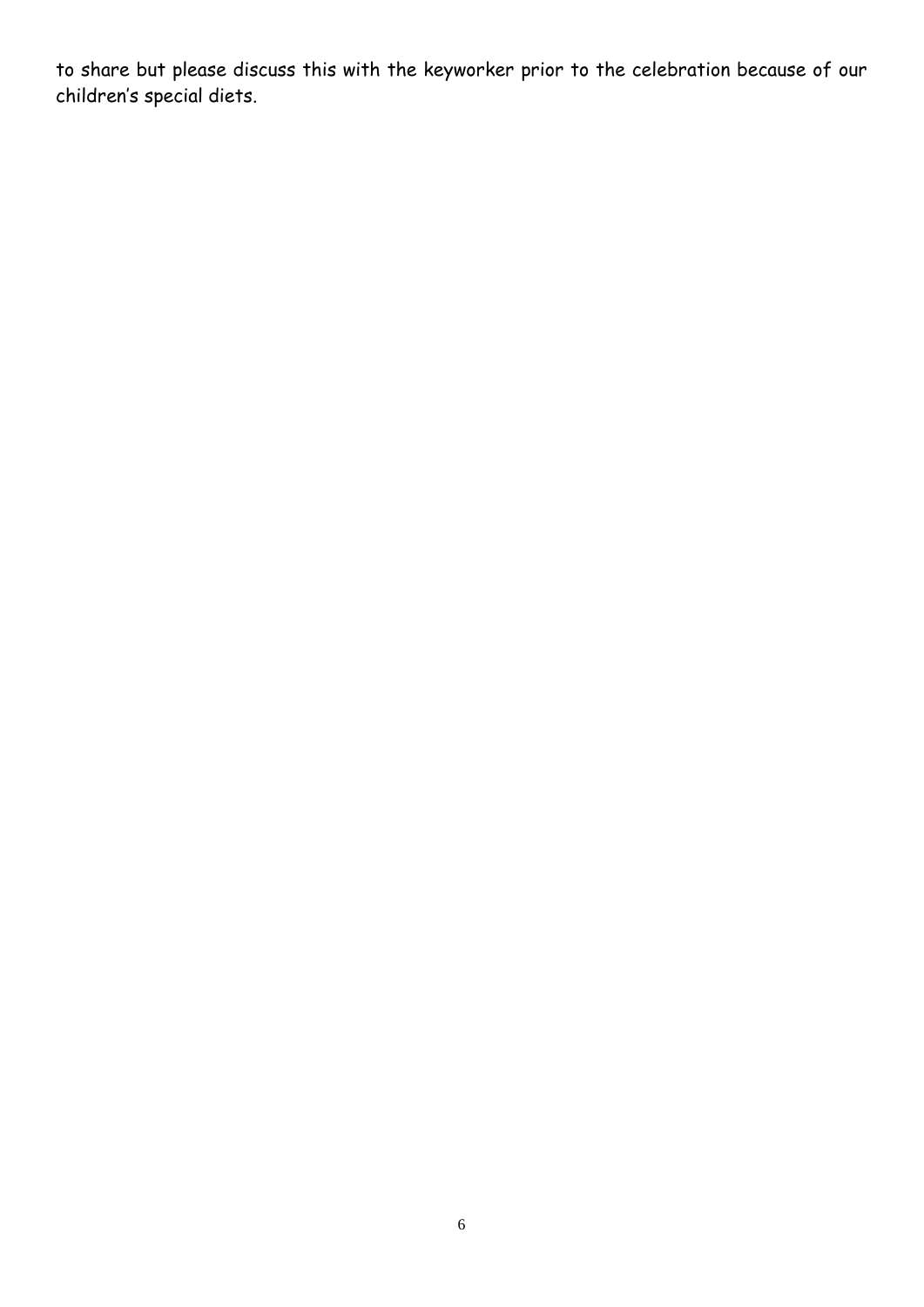#### **Vegetarians**

We respect moral preferences and provide vegetarian meals each day as part of the main menu choice. With regard to healthy diets and planet-sustainability, we have one meat-free day each week.

#### **Foods we do not use**

It is our policy not to provide foods with salt and high sugar content, nuts/peanut butter, pork, and monosodium glutamate. Children are not permitted to bring sweets or drinks into nursery. We also ask parents not to put sweets or biscuits in their children's pockets.

Steps taken to devise this policy:

- Parents' views were sought
- A nutritional analysis of the menu was undertaken by Laura Sterne, Health Improvement Practitioner, Health and Wellbeing Team at 'Camden Learning'
- Kitchen staff worked with the children to prepare menus
- A menu was prepared in consultation with the cook
- Staff input was sought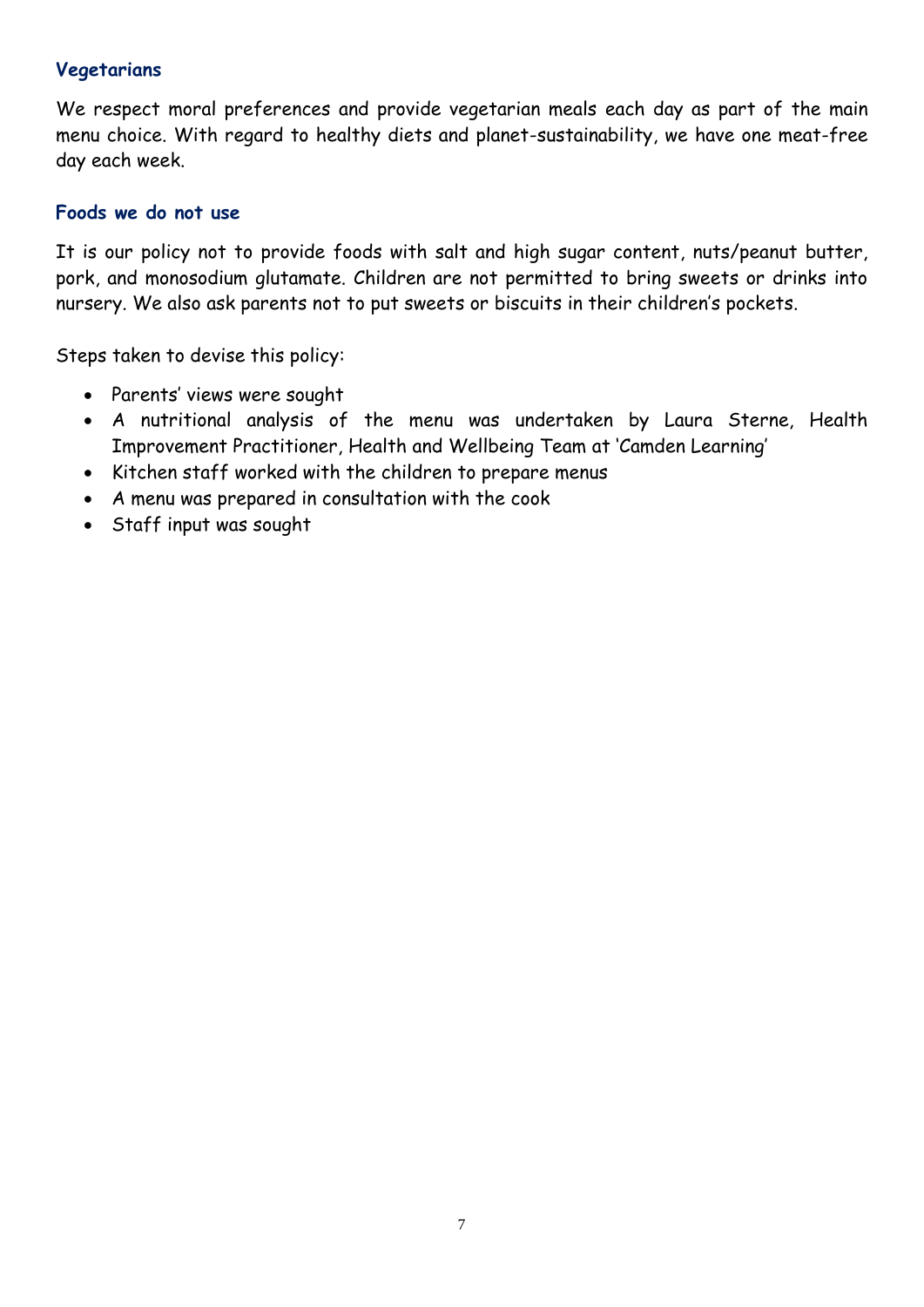#### **Part 2 Physical Activity**

Physical Development in the Foundation Stage is about improving skills of co-ordination, control, manipulation and movement. Physical development has two other very important aspects. It helps children gain confidence in what they can do and enables them to feel the positive benefits of being healthy and active. Effective physical development helps children develop a positive sense of wellbeing. There are many opportunities for the children to be active and these are outlined in our Physical Development Policy.

Children have access to a large outside space with space to run, resources to encourage coordination and equipment to climb on. We regularly ask the children's views on how the space can be improved [see children's audits]. They are able to use this space for most of the day. Inside we have the studio in which children are able to engage in movement and dance and soft play. We have secure space for buggy storage to encourage parents to walk to the centre.

#### **Gender Issues**

There are a number of issues that need to be considered in relation to physical activity. They are that:

- Both boys and girls need to be encouraged in this area.
- Girls need to have suitable clothing and foot wear to actively participate.
- Both female and male staff should be seen as physically active.

For further reading, see our 'Equal Opportunities' policy.

#### **Special Educational Needs and Disabilities**

Children with Special Educational Needs and Disabilities, whether short- or long-term, are entitled to the same access to the curriculum as other children. This category includes children identified as 'gifted and able'. We seek to ensure that children with Special Needs and Disabilities have every opportunity to be physical active. For example, by modifying equipment or layout to meet their particular needs.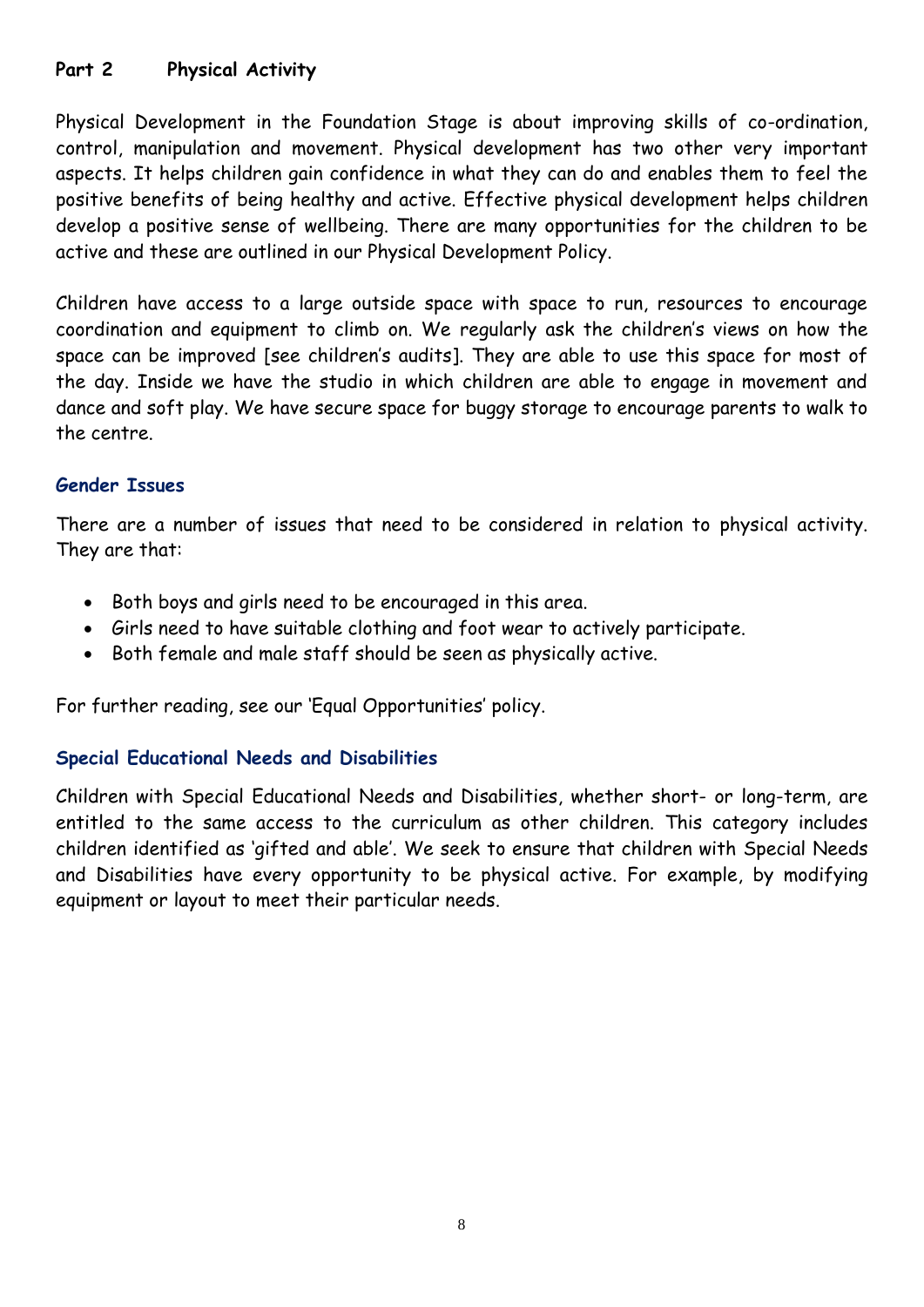#### **Part 3 Emotional Health and Wellbeing**

Personal, emotional and social development underpins learning and development in all areas of life and across the curriculum. At Thomas Coram Nursery School we are committed to promoting a positive sense of self for all children in our care. We stress the importance of parents, family and the wider community in this process. [See our 'Personal Social and Emotional Development' policy including 'Promoting Positive Behaviour' policy.]

We have identified three strands for our work:

- Encouraging self-esteem and resilience.
- Respecting and valuing our beliefs and culture and those of others.
- Appreciating the world around us and our place in it.

#### **Children**

We aim to support children to enable them to:

- Develop a strong sense of self and feel good about themselves.
- Feel secure within their families and in the community.
- Understand and express their emotions.
- Understand the feelings of others and to empathies with them appropriately.
- Negotiate and compromise.
- Become increasingly independent in meeting their personal needs.
- Acknowledge their own successes and disappointments, and those of others.
- Respect the culture and beliefs of others.
- Appreciate the world around them and care for their environment.

Through giving the children plenty of opportunities to make real choices we hope to encourage a sense of mastery which is strongly linked to resilience and good mental health. [See Pugh 2006 in Pugh and Holness, 'Contemporary Issues in the Early Years'.]

#### **Parental Involvement**

Parents are key to children's sense of security and wellbeing. We seek to involve parents in all aspects of their child's life in the nursery school [see 'Parent Involvement' policy]. We also offer parents support eg. one-to-one support through the psychology service. Our aim is to offer help quickly when parents need it and so stop any difficulties becoming entrenched.

#### **Role of Staff**

Young children need secure attachments with the adults who care for them if they are to develop good mental health and the younger the children the more important this is. We operate a strong key worker system which ensures that each child has a close relationship with at least one adult in the nursery school. From this secure base they are able to explore and become increasingly confident. They are also able to return to the security of this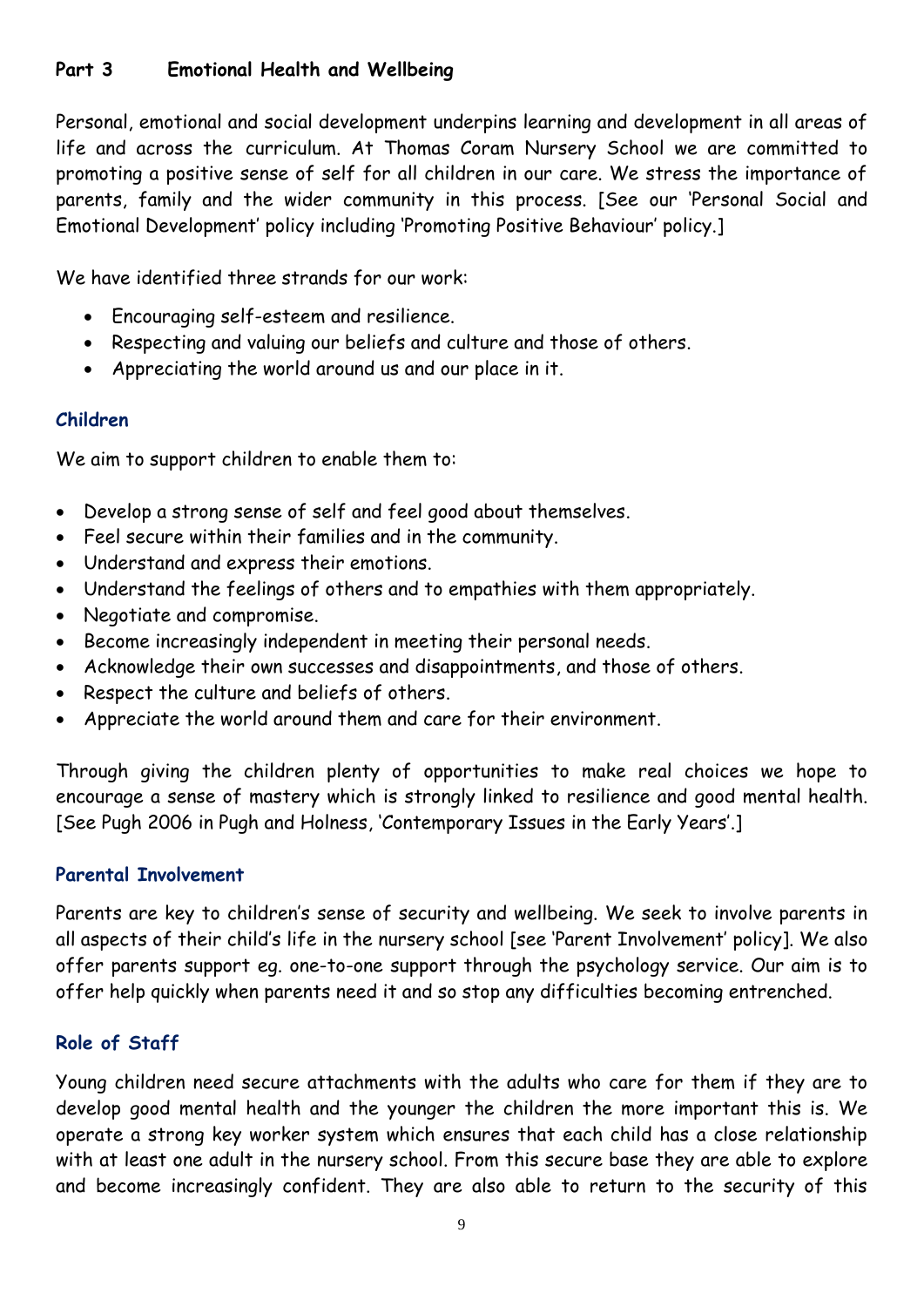relationship when they may need additional support eg. when they experience conflict with another child [see 'Promoting Positive Behaviour' policy].

We seek to:

- Provide an atmosphere of trust through developing secure attachments.
- Show through body language that the everyone is welcome and valued.
- Follow the child's lead in the showing of affection.
- Give positive feedback whenever possible.
- Give praise and encourage children to notice the achievements of others.
- Have times of day to share achievements.
- Give the child opportunities to share her/his achievements and disappointments with others.
- Provide opportunities to work in pairs and small groups.
- Be aware of the importance of arrival and departures.
- Be aware of the importance of friendships and encourage friendships between children.
- Ensure that there is a predictable and appropriate routine which enables the children to feel secure.
- Ensure that the physical environment is warm and welcoming and reflects the diverse culture and communities the children come from.
- Help child feel safe to express, acknowledge, label and work through emotions, calm down and to talk about the feelings when appropriate.
- Help the child to demonstrate different emotions.
- Give support physical, emotional or verbal according to the individual, following their lead regarding physical and verbal contact and reassurance
- Offer the child alternatives for expressing emotions when needed banging a cushion / kicking a ball.
- Support children when they are in conflict.
- Encourage children to negotiate themselves when appropriate.
- Offer support and strategies if the child is unable to reach a conclusion on her/his own.
- Give positive feedback when a child does something caring for others.
- Encourage them to think about how their actions have upset someone, if necessary.
- Explain, and talk about how the child can make amends
- Having consistent, firm and fair boundaries for behavior applied throughout the nursery.
- Support and encourage developing independence skills give children time to do things for themselves.